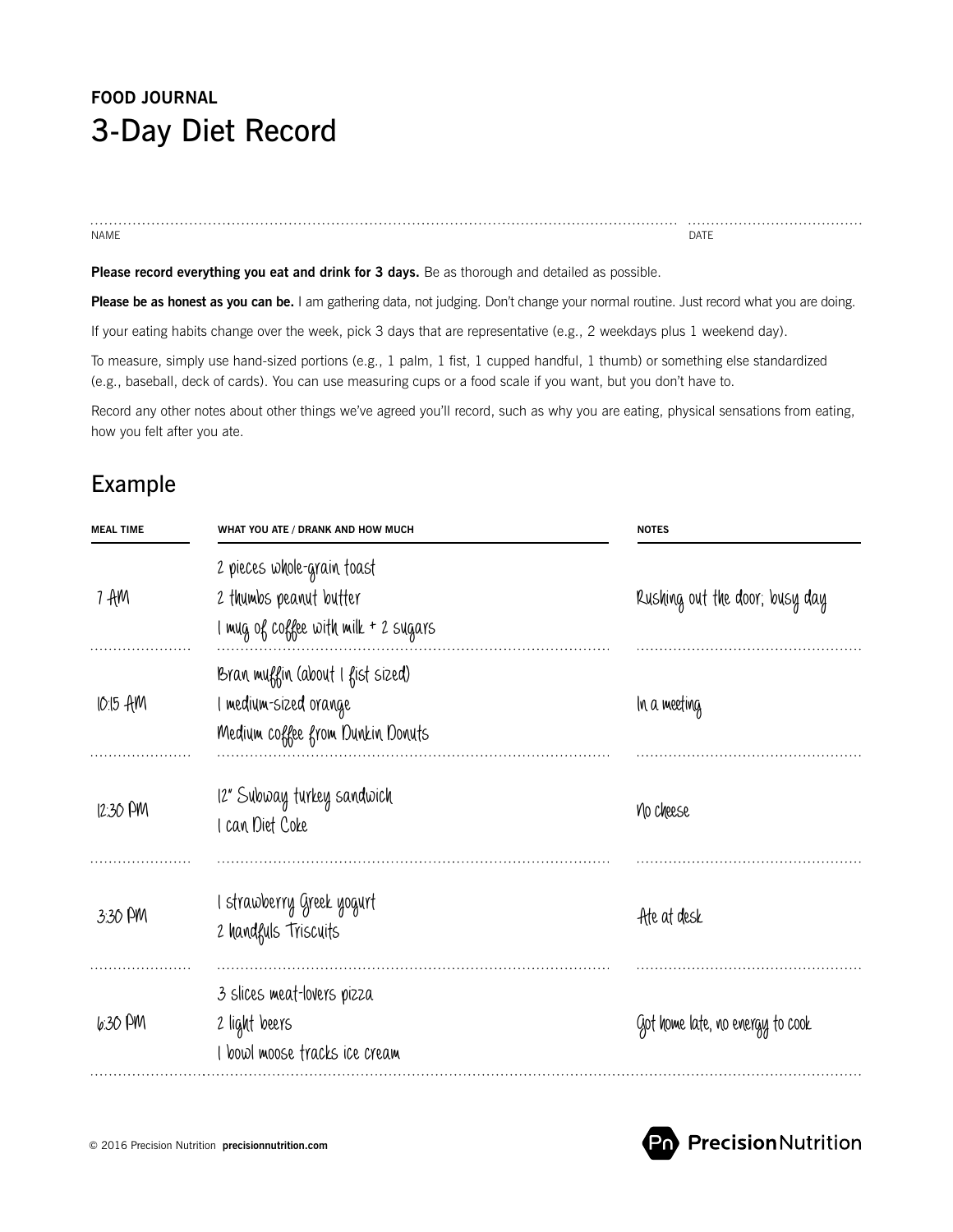## Day 1

| <b>MEAL TIME</b> | WHAT YOU ATE / DRANK AND HOW MUCH | <b>NOTES</b> |
|------------------|-----------------------------------|--------------|
|                  |                                   |              |
|                  |                                   |              |
|                  |                                   |              |
|                  |                                   |              |
|                  |                                   |              |
|                  |                                   |              |
|                  |                                   |              |
|                  |                                   |              |
|                  |                                   |              |
|                  |                                   |              |
|                  |                                   |              |
|                  |                                   |              |
|                  |                                   |              |
|                  |                                   |              |
|                  |                                   |              |
|                  |                                   |              |
|                  |                                   |              |
|                  |                                   |              |
|                  |                                   |              |
|                  |                                   |              |
|                  |                                   |              |
|                  |                                   |              |
|                  |                                   |              |
|                  |                                   |              |
|                  |                                   |              |
|                  |                                   |              |
|                  |                                   |              |
|                  |                                   |              |
|                  |                                   |              |
|                  |                                   |              |
|                  |                                   |              |
|                  |                                   |              |
|                  |                                   |              |
|                  |                                   |              |
|                  |                                   |              |
|                  |                                   |              |
|                  |                                   |              |

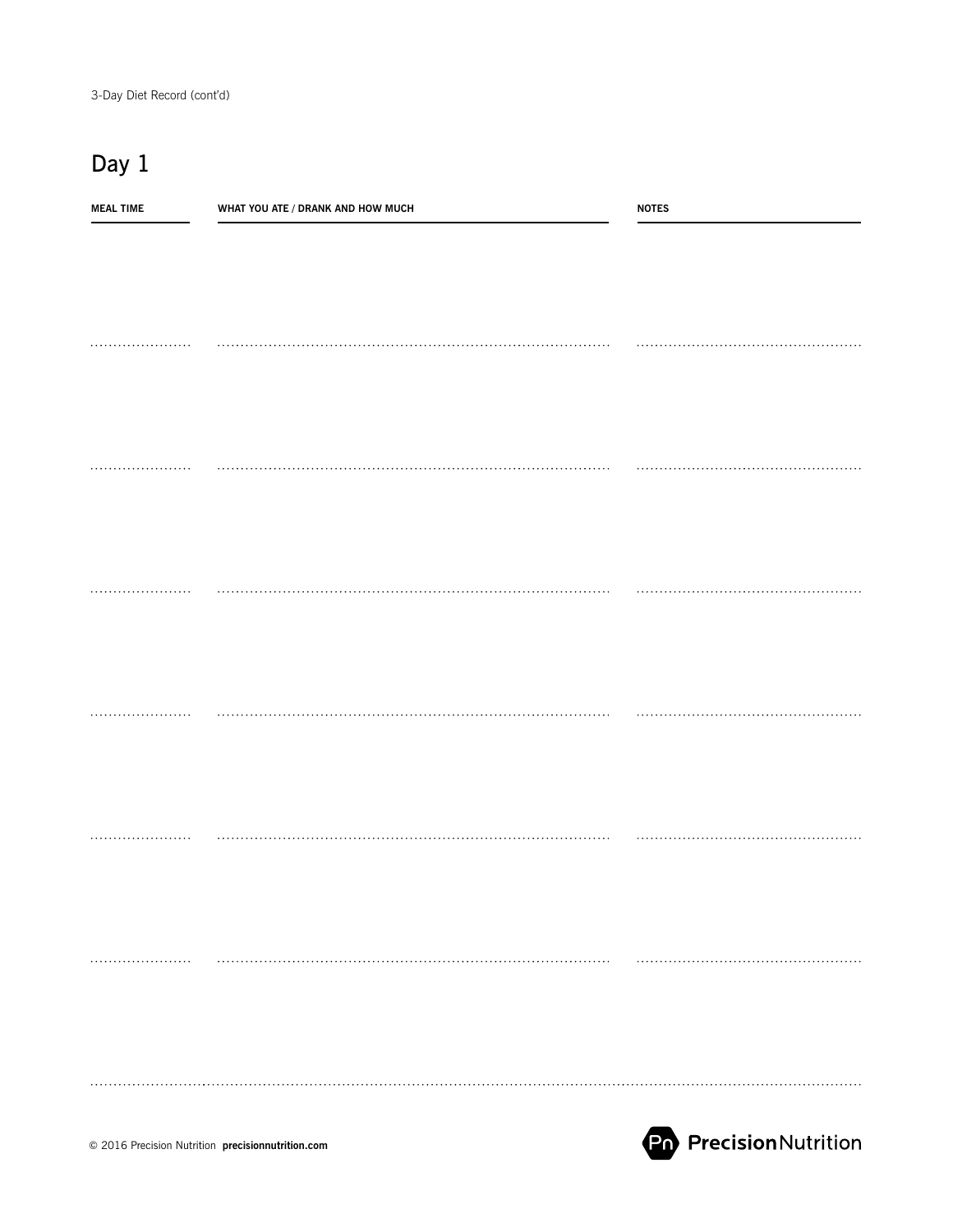## Day 2

| <b>MEAL TIME</b> | WHAT YOU ATE / DRANK AND HOW MUCH | <b>NOTES</b> |
|------------------|-----------------------------------|--------------|
|                  |                                   |              |
|                  |                                   |              |
|                  |                                   |              |
|                  |                                   |              |
|                  |                                   |              |
|                  |                                   |              |
|                  |                                   |              |
|                  |                                   |              |
|                  |                                   |              |
|                  |                                   |              |
|                  |                                   |              |
|                  |                                   |              |
|                  |                                   |              |
|                  |                                   |              |
|                  |                                   |              |
|                  |                                   |              |
|                  |                                   |              |
|                  |                                   |              |
|                  |                                   |              |
|                  |                                   |              |
|                  |                                   |              |
|                  |                                   |              |
|                  |                                   |              |
|                  |                                   |              |
|                  |                                   |              |
|                  |                                   |              |
|                  |                                   |              |
|                  |                                   |              |
|                  |                                   |              |
|                  |                                   |              |
|                  |                                   |              |
|                  |                                   |              |